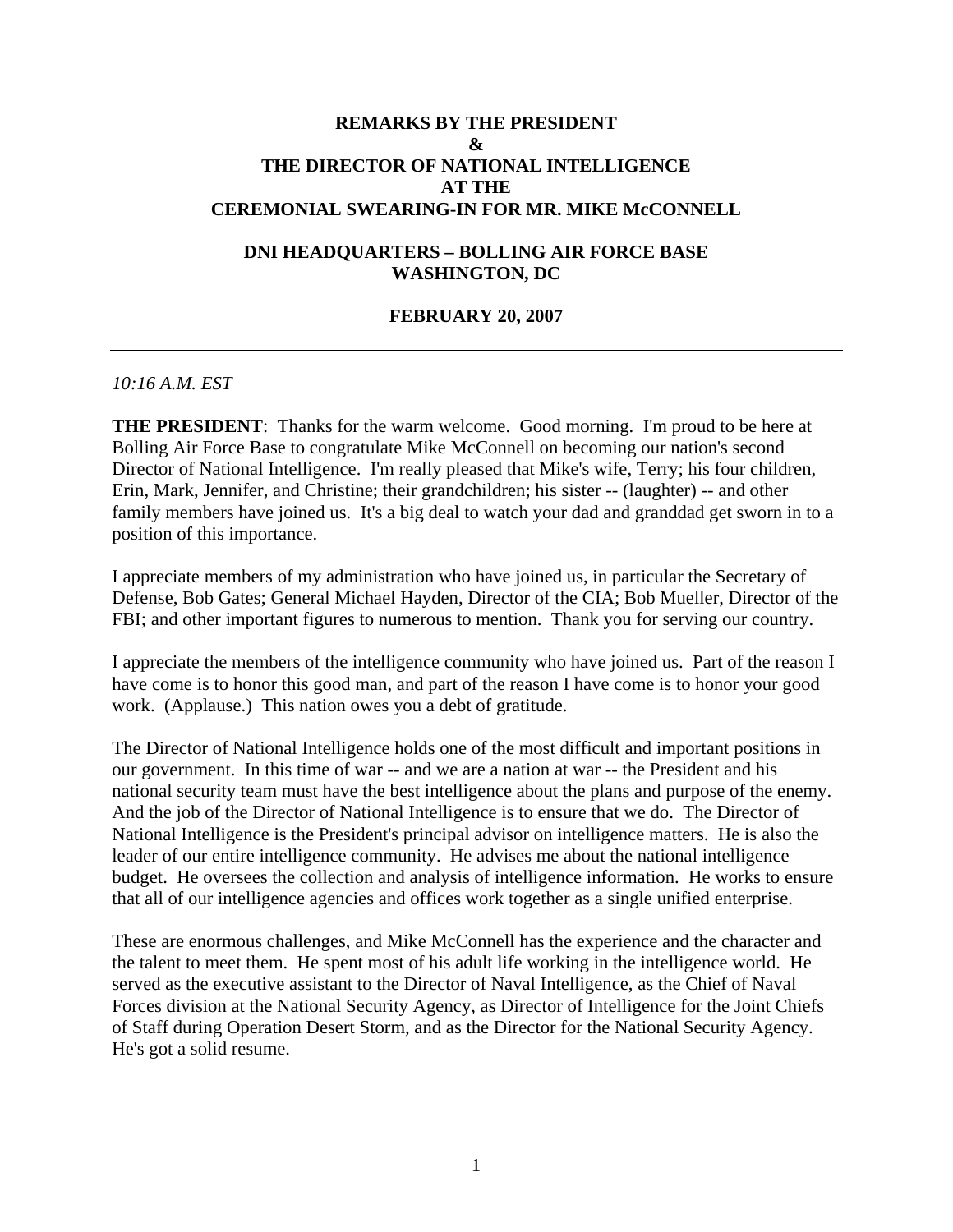He also earned our nation's highest award for service in the intelligence field. He not only has got a good resume, he backed it up with good action. His work over a career spanning three decades is earning the admiration of his colleagues, the respect of the intelligence community, and a reputation in Washington for personal integrity and effective leadership. In short, you're going to like working with him, and so am I.

Mike's long experience gives him a unique understanding of the threats we face in this new century. He knows that the terrorists who struck America on September the 11th, 2001 are determined to strike our nation again. He understands that the enemy uses the tools of our modern economy -- from rapid transportation, to instant communications, to global finance -- to spread their extremist ideology, and facilitate new attacks.

He knows that his task as the Director of National Intelligence is to make certain that America stays ahead of this enemy and learns their intentions before they strike. He knows that we must stop them from harming our citizens; that the most important task of this government of ours is to protect the American people.

In his new position, Mike builds on the work of an outstanding leader of our intelligence community: Ambassador John Negroponte. The creation of the Director of National Intelligence was one of the most important reforms enacted in response to the attacks of September the 11th. John Negroponte was the first person to fill this new and essential position. He did so with talent and distinction.

During his time in office, John established the DNI as a core member of my national security team. He increased the unity of our intelligence community. He helped strengthen our national counterterrorism capabilities and improved information sharing between our intelligence and law enforcement communities.

John's vision and vigilance helped keep the American people safe from harm. I appreciate his leadership as America's first Director of National Intelligence, and I thank him for agreeing to continue to serve our country as Deputy Secretary of State.

Mike McConnell will expand on the vital reforms that John Negroponte set in motion. I've asked Mike to focus on several key areas. I've asked him to better integrate the intelligence community, making our different intelligence agencies and offices stronger, more collaborative, and better focused on the needs of their customers.

I've asked him to improve information sharing within the intelligence community and with officials at all levels of our government, so everyone responsible for the security of our communities has the intelligence they need to do their jobs. I've asked him to ensure that our intelligence agency focus on bringing in more Americans with language skills and cultural awareness necessary to meet the threats of this new century. I've asked him to restore agility and excellence to our acquisition community, and ensure that our nation invest in the right intelligence technologies. I've asked him to ensure that America has the dynamic intelligence collection and high-quality analysis that we need to protect our country and to win this war against these extremists and radicals.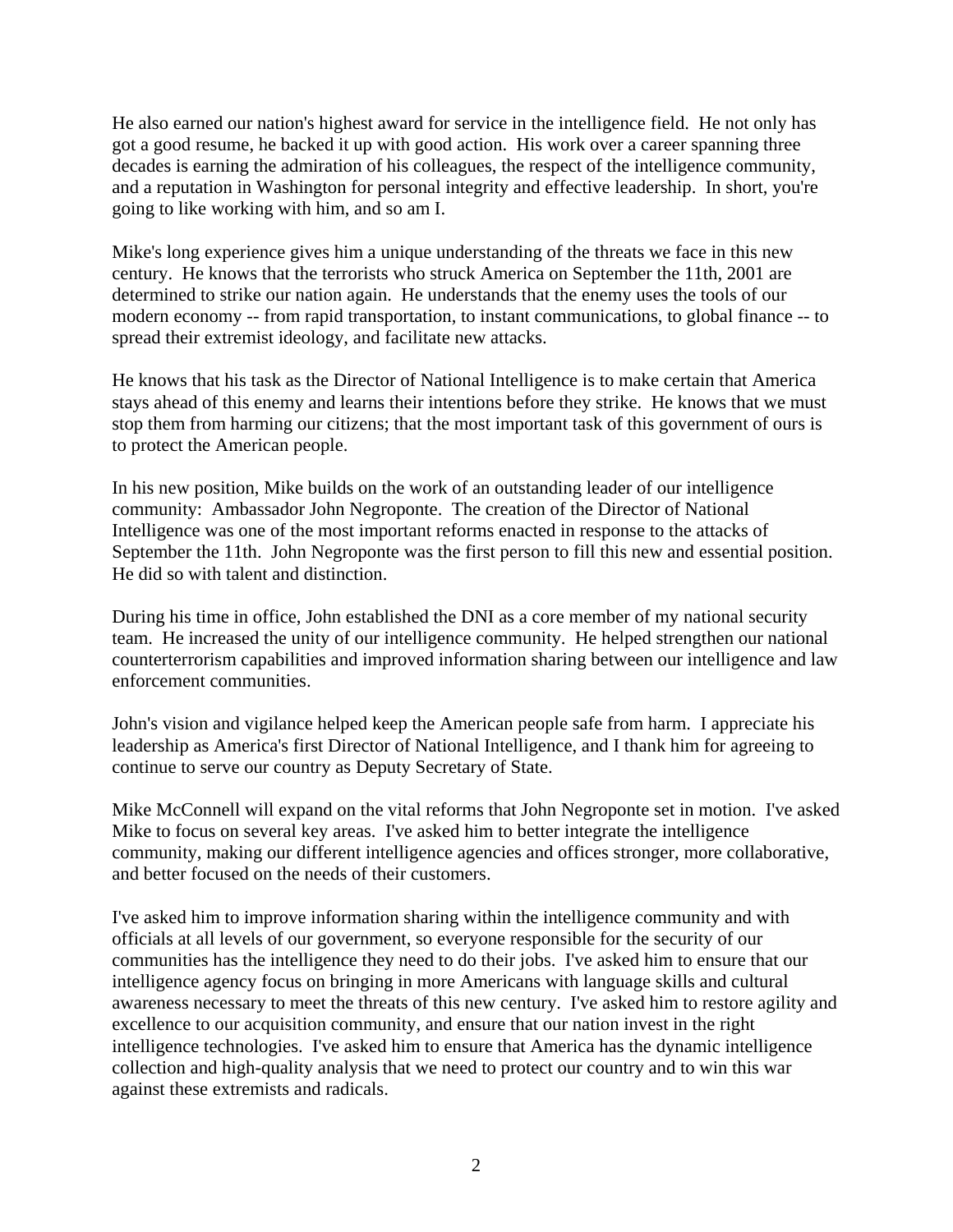As he carries out his new duties, Mike McConnell will be relying on the thousands of dedicated intelligence professionals who work day and night to keep us safe. They are America's first line of defense against the terrorists. And while many of their accomplishments must remain secret to our fellow citizens, those accomplishments are known to me. And they're doing good work. You're doing good work. And the American people owe you a strong debt of gratitude. I appreciate your willingness to take on the difficult and dangerous assignments. And you just need to know, you've got the full support of this government and the American people.

Our intelligence community is going to have an able leader in Mike McConnell. I want to thank Congress for swiftly confirming Mike to this vital position. I look forward to working with him as a key member of my national security team. I'm anxious to have him in that Oval Office every morning. (Laughter.) I hope he's anxious to show up. (Laughter.)

He'll find that I value the intelligence products that you create. He's going to find that the intelligence product is an important part of my strategic thought, and important part of helping me get this government to respond to do our most important duty, which is to protect you.

I look forward to working with Mike. I'm comfortable in knowing this is a good man who cares about one thing only, and that's his country. And I thank his family for supporting him as he returns to government service.

And now, I ask my Chief of Staff Josh Bolten to administer the oath of office. (Applause.)

(The oath is administered.) (Applause.)

**DIRECTOR McCONNELL**: Thank you. Thank you very much for that warm welcome. Mr. President, indeed, we thank you for being here this morning. We, your intelligence community, are honored by your presence.

I also want to thank Mr. Bolten for swearing me in. I'd like to take a moment to acknowledge Secretary of Defense Gates, my friend for more than 15 years, and a predecessor who held this position as the Director of Central Intelligence under another President Bush.

My esteemed colleagues, and of course, my family, thank you for being here.

Last month, I was honored by the President to be nominated to serve as the nation's second Director of National Intelligence. Today, that honor is matched only by the excitement I feel in taking on the work before us now, to further reform and integrate America's intelligence community for better collaboration as the President has charged.

I am most grateful for the hard work and the many accomplishments of Ambassador Negroponte. The President, the Secretary of Defense -- Secretary of State Rice, the State Department, and indeed, the nation are fortunate to have him serving as the Deputy Director of - the Deputy Secretary of State, pardon me.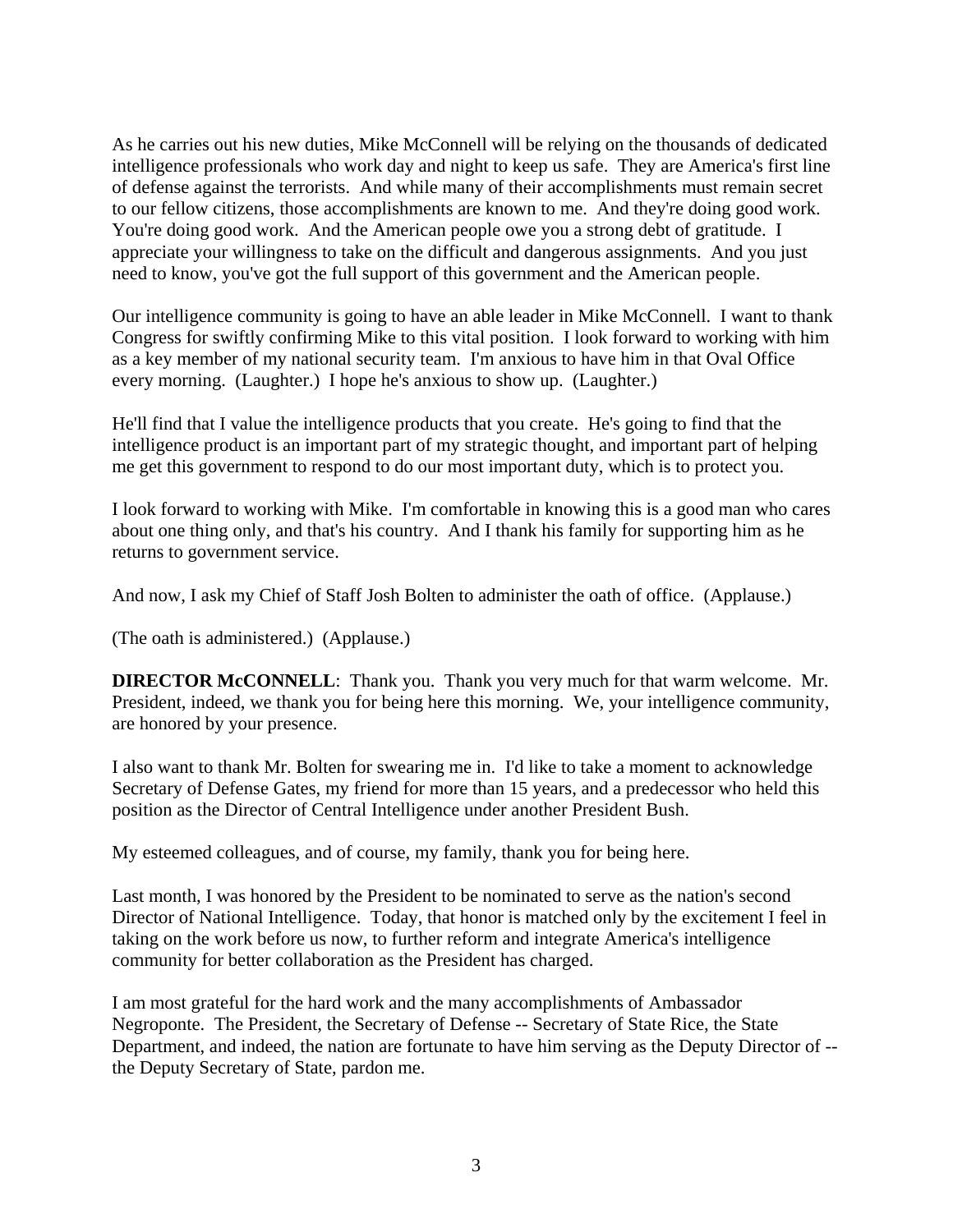For a person who began a public service career 40 years ago this summer as an ensign serving in Vietnam, this is an opportunity and a privilege of a lifetime. Mr. President, I am humbled by your trust, and I'm most encouraged by your continued commitment to the transformation of the intelligence community, to not only serve you better, but to better serve our national leadership in the future.

It is your commitment and your resolve that excites our community of 16 intelligence organizations. After only a few days on the job, I can tell you, it is a commitment that is shared by the dedicated men and women who make intelligence service to the nation their chosen profession.

We take on this work of strengthening and reforming the intelligence community at a challenging time in our nation's history. Many of the developments that have made America so productive and prosperous -- the rise of globalization, rapid transportation, global connectivity, and ever advancing technology -- also have made us more vulnerable to threats such as terrorism.

Taking advantage of these advances in technology, today's threats move at increasing speeds. The time needed to develop a terrorist plot, communicated around the globe, and put it into motion has been drastically reduced. The time line is no longer a calendar, it is a watch.

While the threats have changed, our responsibilities endure. Mr. President, on behalf of the intelligence community, I accept the charge you have given us, and we will dedicate ourselves to making the needed changes for more effectiveness in serving you and in serving the nation. We will focus on our people, our policies, our collection, our technology, our analysis, and our operational results in a way that provides accountability to you, the Congress, and the American people.

To that end, we will revamp security and workforce policies of past. Our nation requires that we have the best and brightest of our citizens in our ranks to fight a very different enemy. The old policies have hampered some common sense reforms, such as hiring first and second generation Americans who possess native language skills, cultural insights, and a keen understanding of the threats we face.

To meet these threats at home, we need an intelligence community that effectively merges foreign and domestic intelligence, something that my generation was restricted from doing before the tragedy of 9/11. With the FBI's national security branch fully integrated into the intelligence community, we need to apply community-wide standards to human intelligence collection and dissemination, and work more effectively to share across organizational boundaries at the federal, state, local, and tribal level.

Of course, in this work, we will continue to conduct ourselves consistent with the Constitution, our nation's laws, to protect privacy and guarantee civil liberties of our citizens. In this area of technology, we need to recapture the acquisition excellence of the Cold War. In that era, drawing on bipartisan consensus for funding and for program stability, and using the Director of Central Intelligence's special authorities for acquisition, the community was able to move with agility and speed to create new technologies and new capabilities that were only imagined